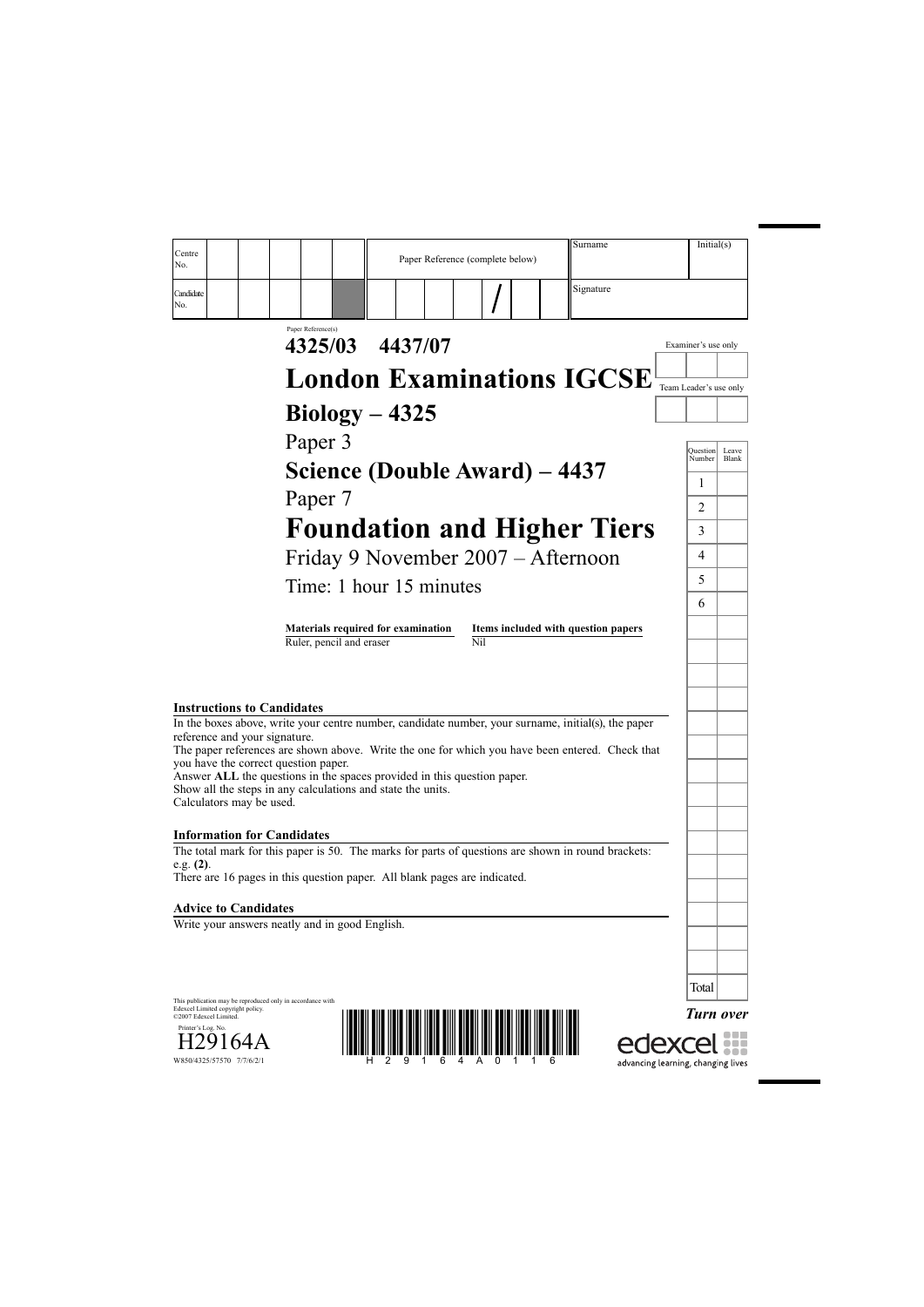2





 (a) (i) Complete the table by naming each part of the apparatus Jane would use in step 1. Two have been named for you.

| Letter      | Name        |
|-------------|-------------|
| A           | thermometer |
| B           |             |
| $\mathbf C$ | gauze       |
| D           |             |
| E           |             |
|             | (3)         |

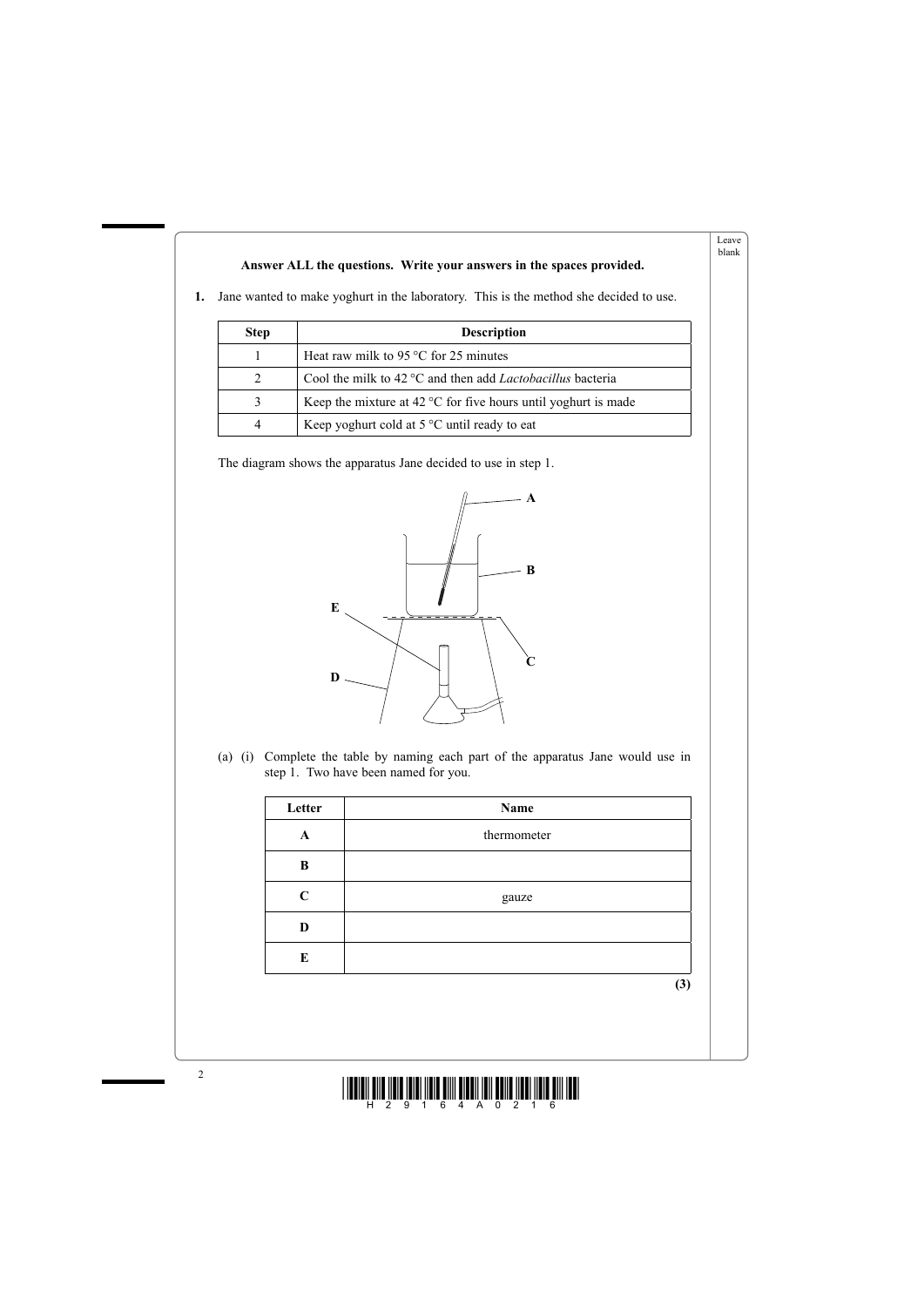

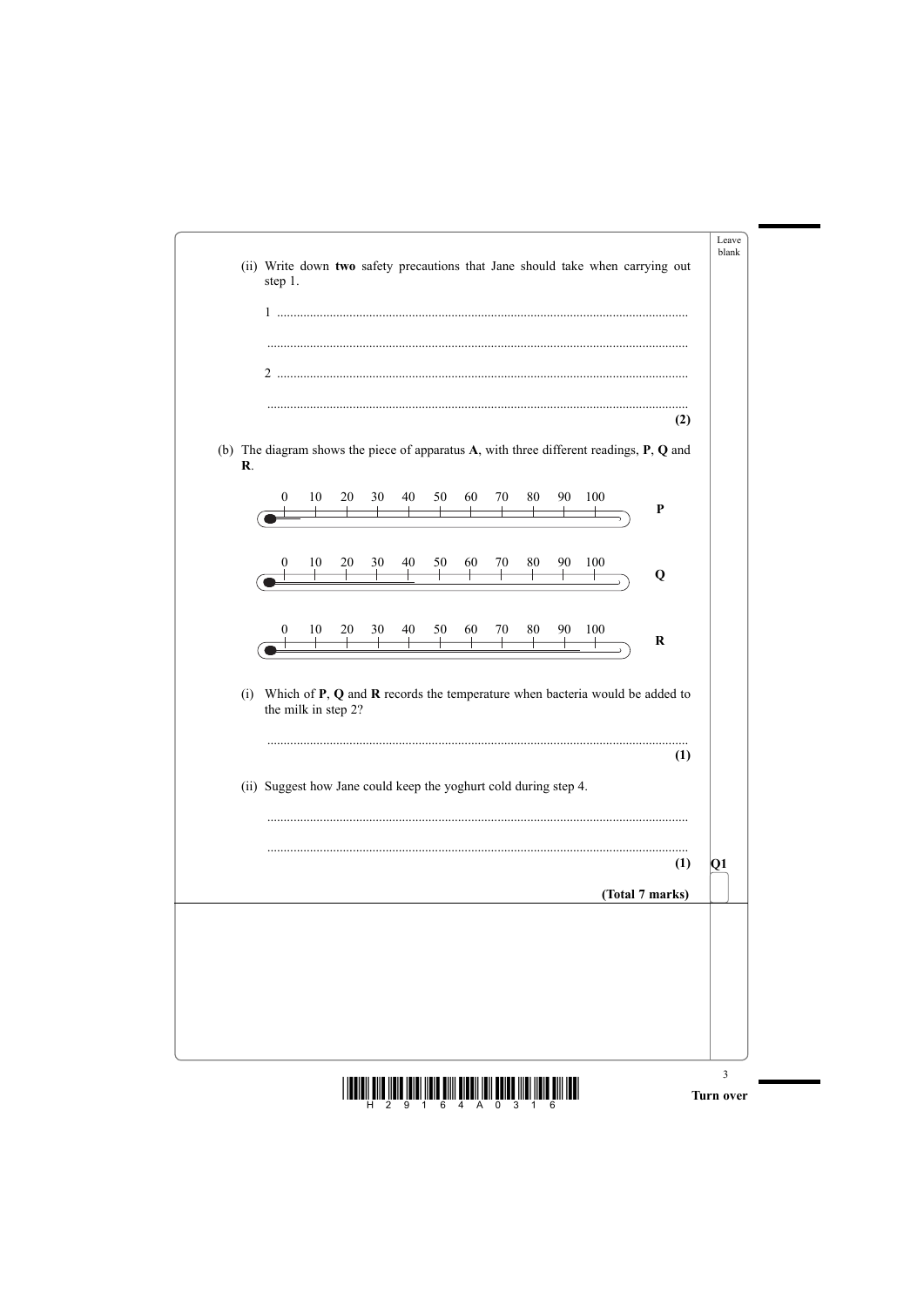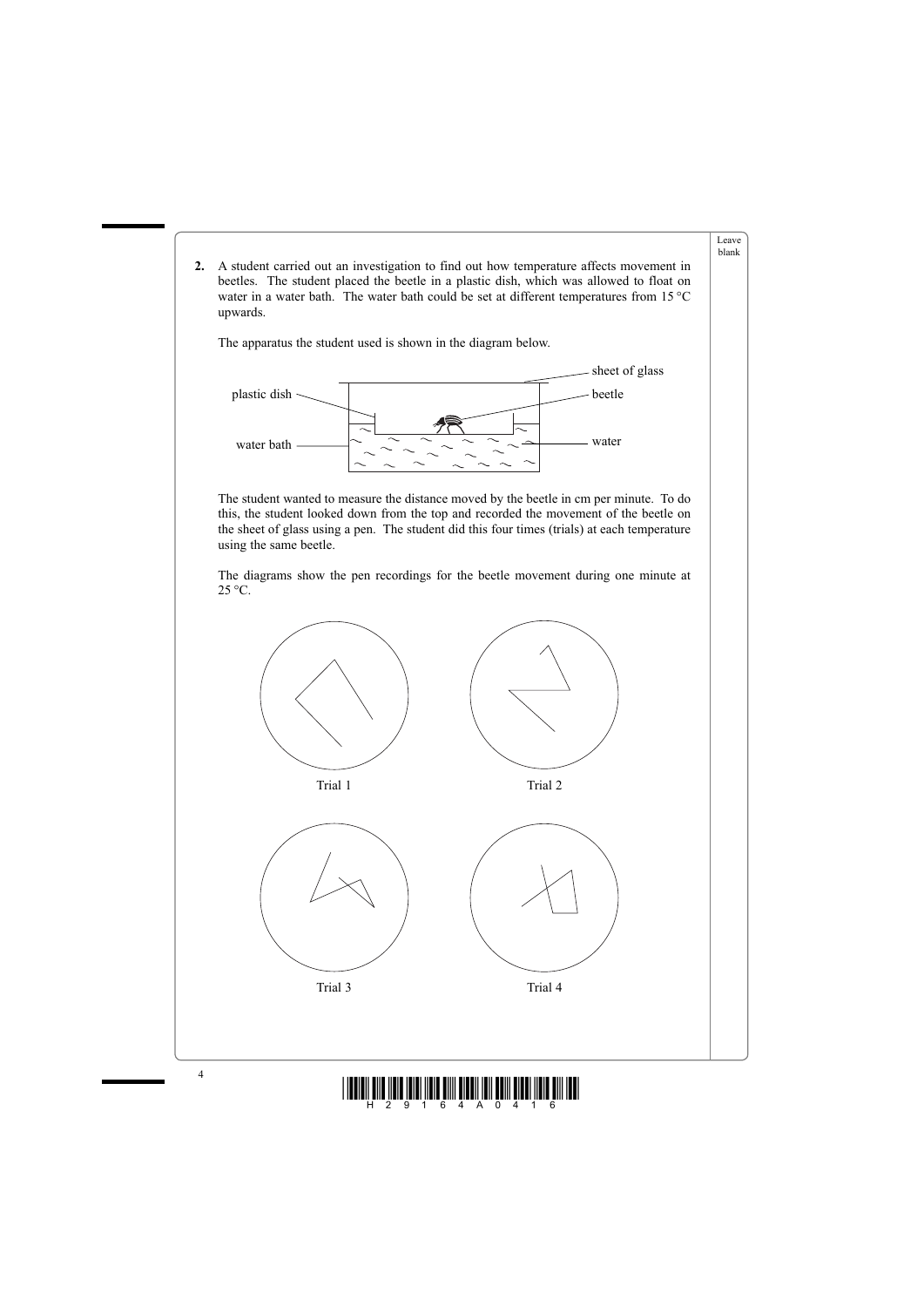|                 |                | <b>Table 1</b>                                                                      |                |                |
|-----------------|----------------|-------------------------------------------------------------------------------------|----------------|----------------|
| Temperature     |                | Distance moved in cm per minute                                                     |                |                |
| in $\mathrm{C}$ | <b>Trial 1</b> | <b>Trial 2</b>                                                                      | <b>Trial 3</b> | <b>Trial 4</b> |
| 15              | 2.4            | 2.1                                                                                 | 1.8            | 1.7            |
| 20              | 4.3            | 4.1                                                                                 | 4.4            | 4.0            |
| 25              |                |                                                                                     |                |                |
| 30              | 7.0            | 6.7                                                                                 | 6.9            | 6.6            |
| 35              | 8.3            | 8.4                                                                                 | 8.1            | 8.0            |
| $(b)$ (i)       |                | Suggest how you could use the apparatus to obtain results at a temperature of       |                |                |
| 5 °C.           |                |                                                                                     |                |                |
|                 |                |                                                                                     |                |                |
| (i)             |                | Suggest one reason why the student should not collect results above $35^{\circ}$ C. |                |                |

Leave  ${\sf blank}$ 

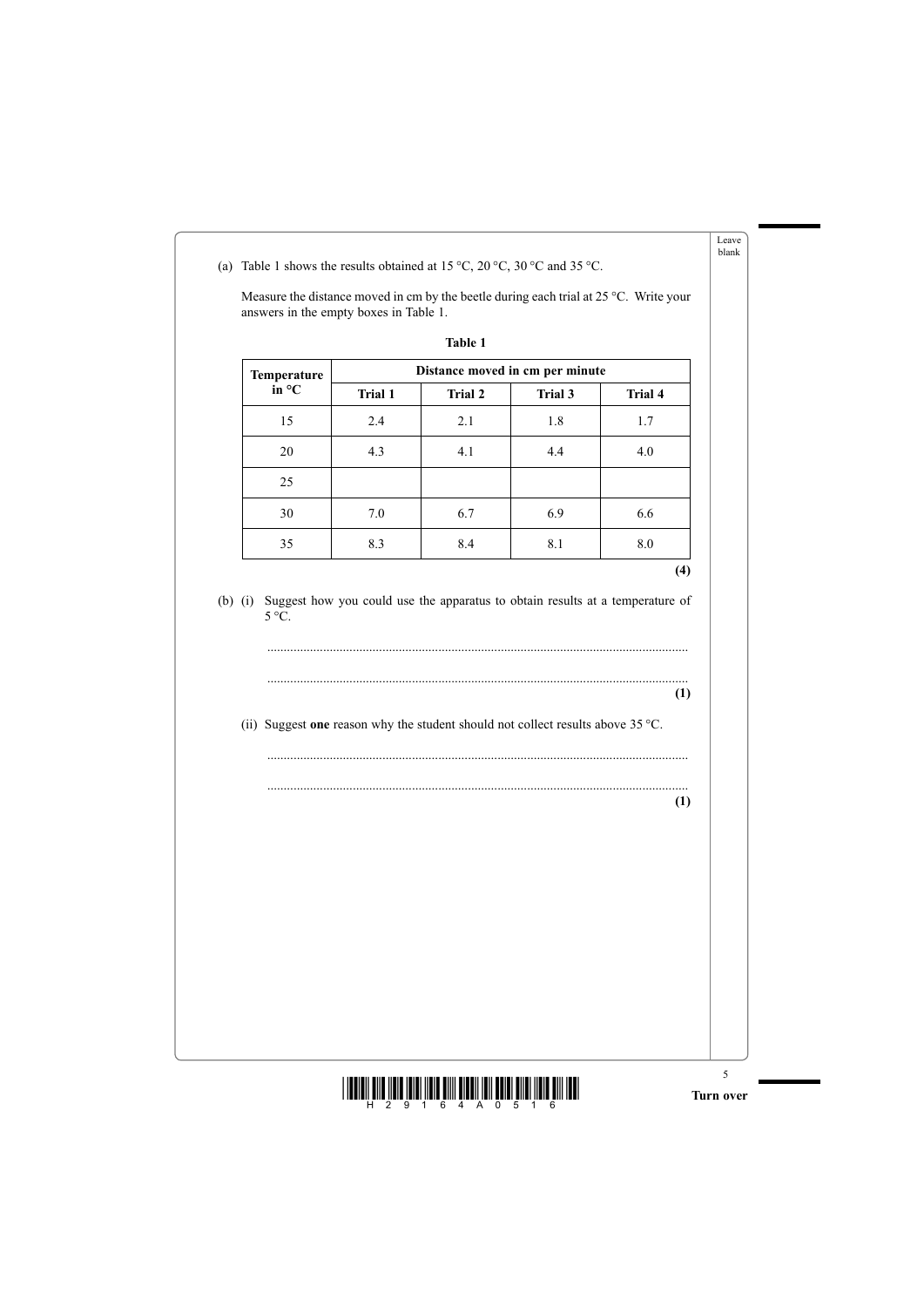6



**BLANK PAGE**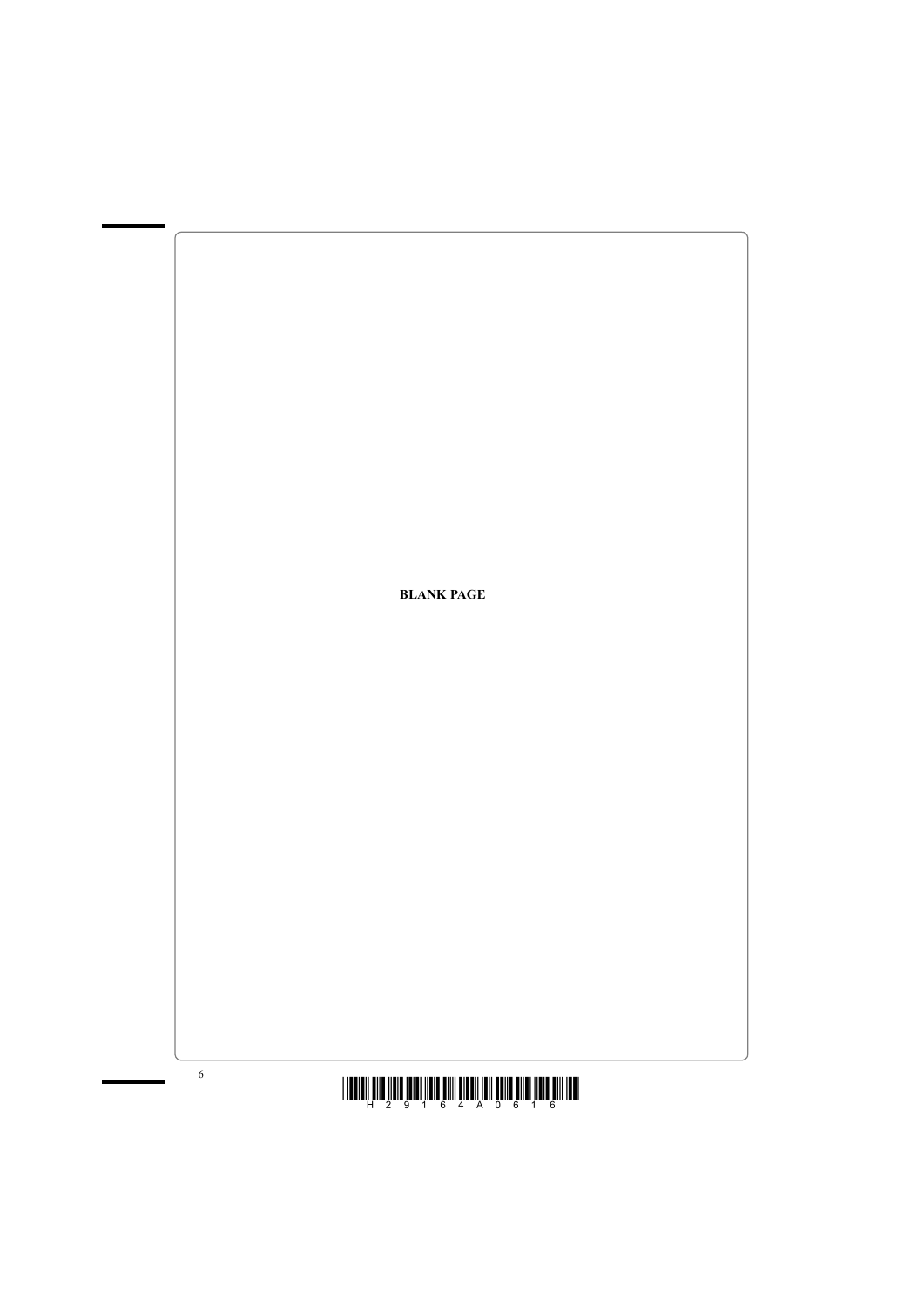Leave blank



 (c) The student repeated his experiment using a younger beetle. He then calculated the average distance moved at each temperature in cm per minute for the older and for the younger beetle.

His results for the older and younger beetle are shown in Table 2.

| <b>Table 2</b> |  |
|----------------|--|
|                |  |

| <b>Temperature</b> | Average distance moved in cm per minute |                       |  |  |
|--------------------|-----------------------------------------|-----------------------|--|--|
| in $\mathrm{C}$    | <b>Older beetle</b>                     | <b>Younger beetle</b> |  |  |
| 15                 | 2.0                                     | 1.0                   |  |  |
| 20                 | 4.2                                     | 2.0                   |  |  |
| 25                 | 6.0                                     | 3.5                   |  |  |
| 30                 | 6.8                                     | 3.8                   |  |  |
| 35                 | 8.2                                     | 4.0                   |  |  |

 Plot the data in Table 2 for the older beetle and the younger beetle as a line graph on the grid below. Use the same axes and use a ruler to join the points.





**(Total 11 marks)**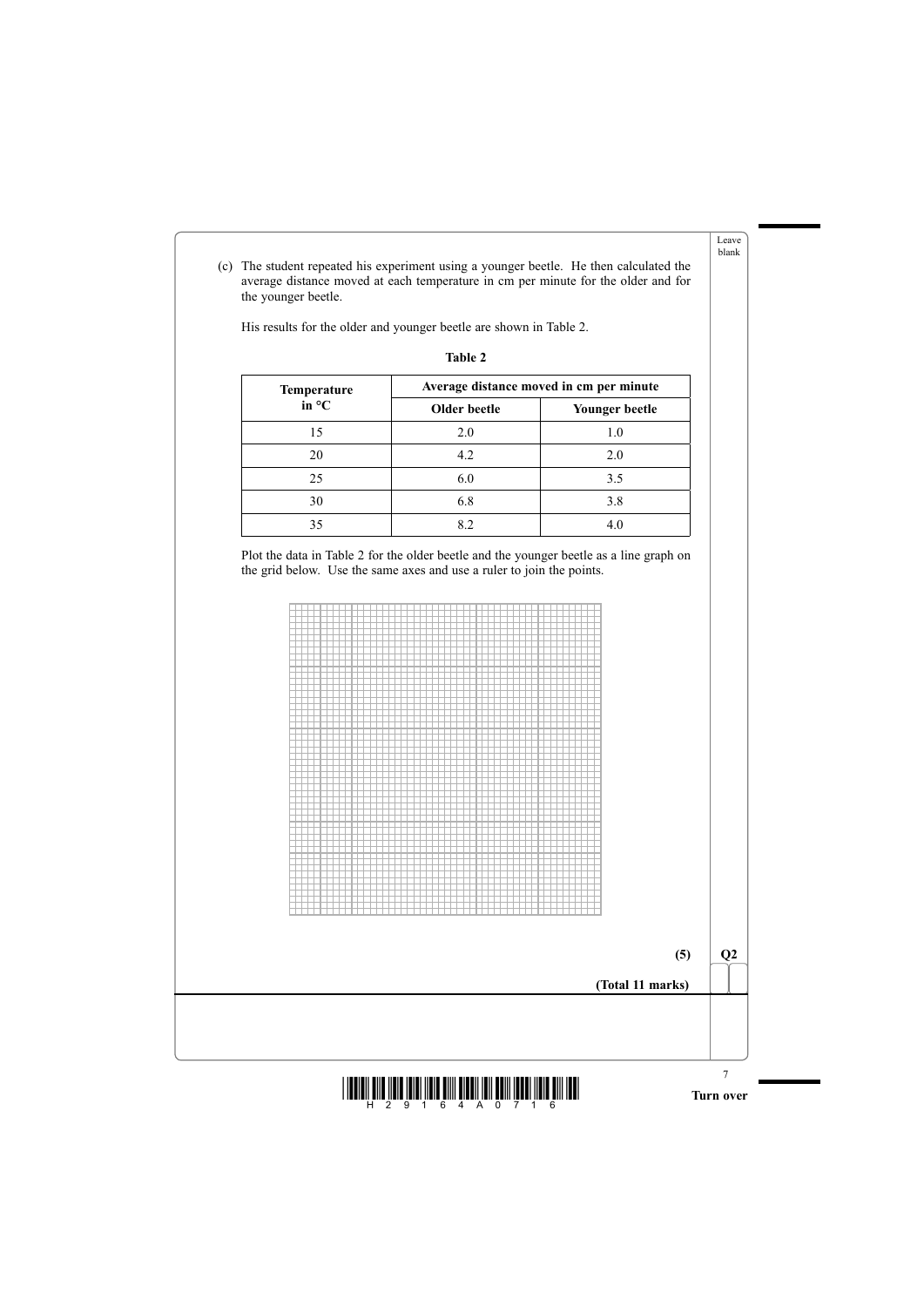



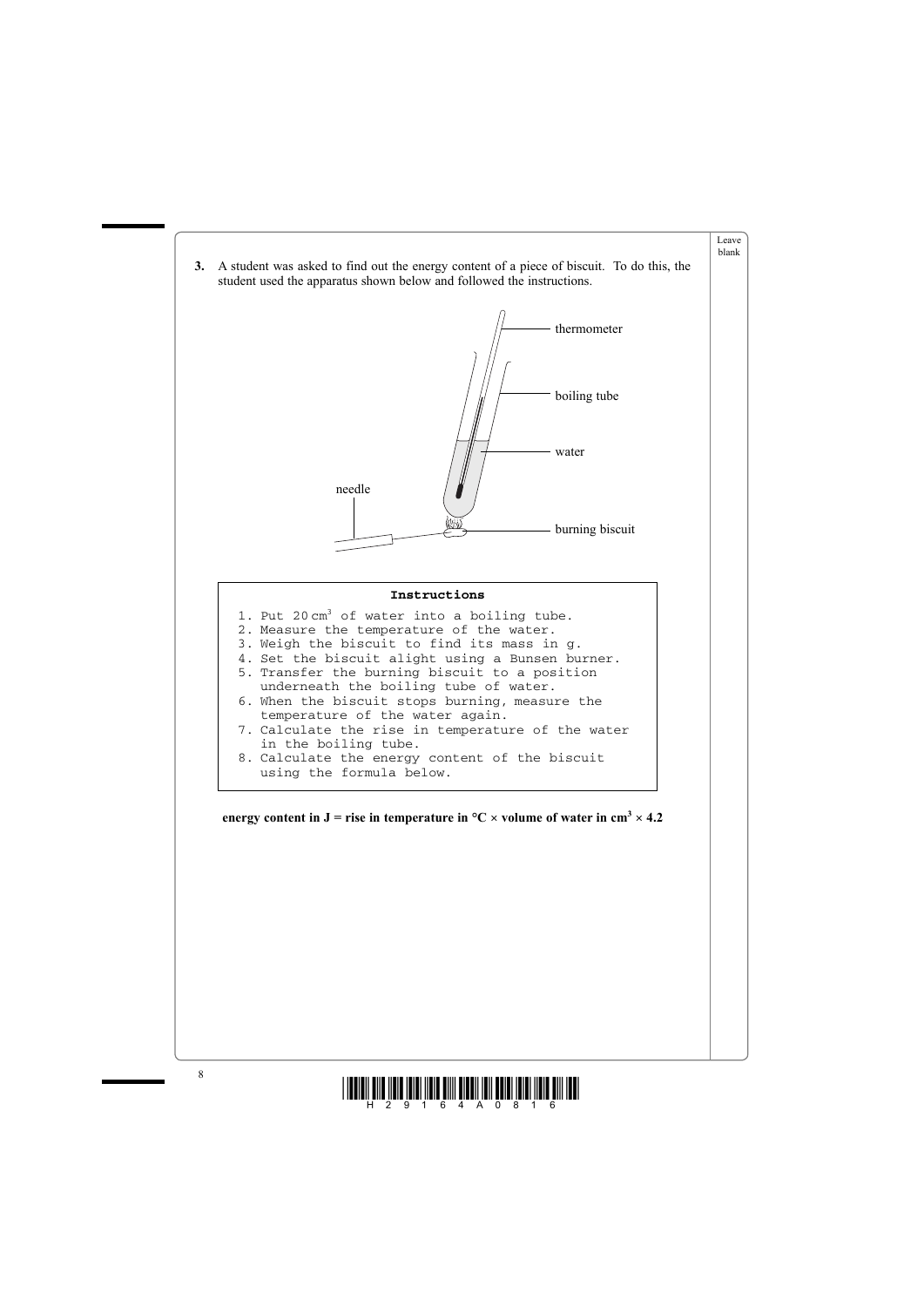

| (1)                                                                                                                                                                                                                                |  |
|------------------------------------------------------------------------------------------------------------------------------------------------------------------------------------------------------------------------------------|--|
| (ii) The temperature of the water was $18\text{ °C}$ at the start and was $33\text{ °C}$ when the<br>biscuit stopped burning. Use the formula to calculate the energy content of this<br>piece of biscuit in J. Show your working. |  |
| (2)                                                                                                                                                                                                                                |  |
| (iii) The mass of this piece of biscuit was 0.2 g. Calculate the energy content of<br>1g of this biscuit.                                                                                                                          |  |
| (1)                                                                                                                                                                                                                                |  |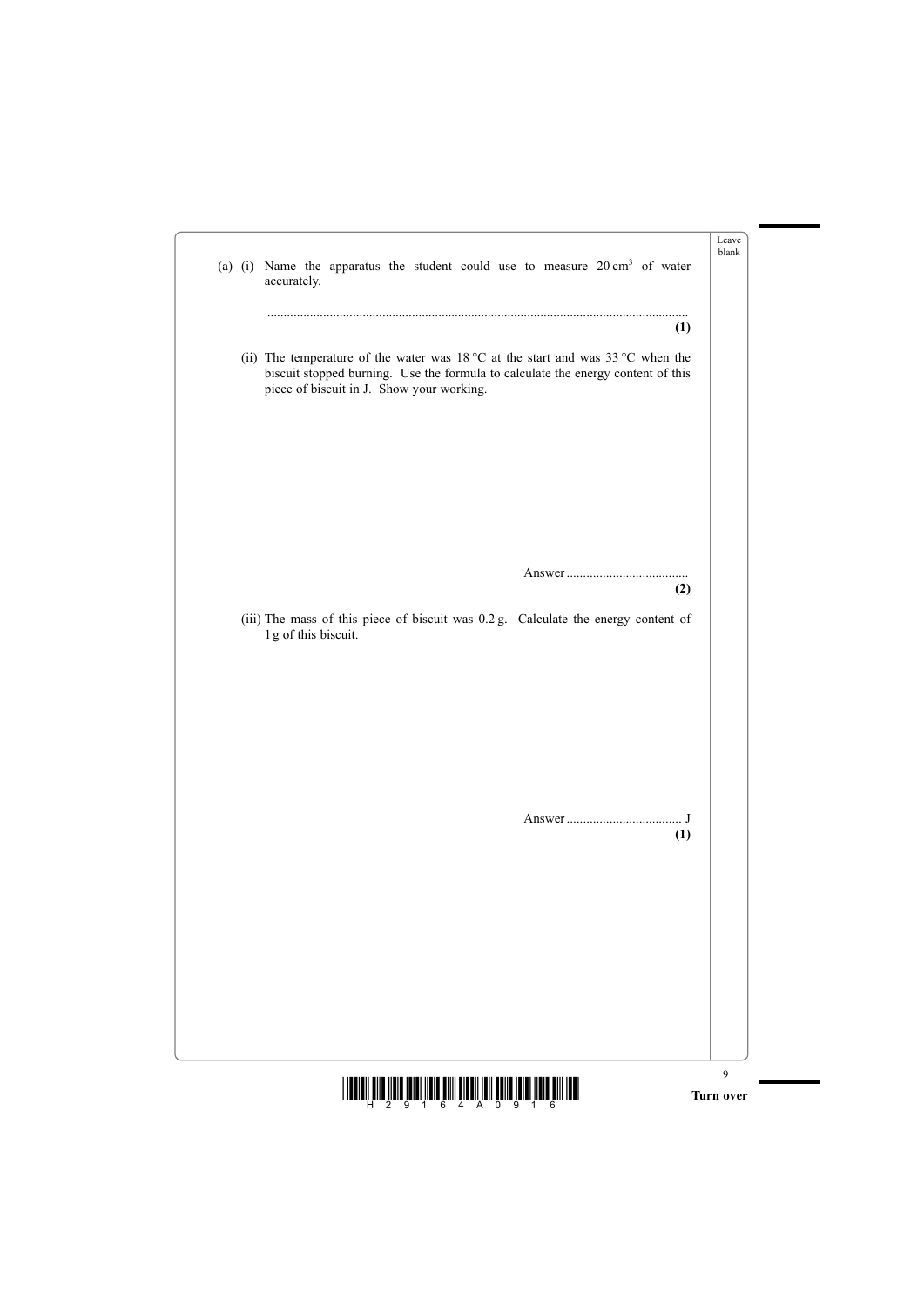Leave blank



4 5 700 8 100 5 5 800 9 100 Mean (average) 6 054

 (b) The student repeated the experiment. First, he did it five times using boiling tubes containing  $20 \text{ cm}^3$  of water. Then he did it five times using beakers containing 200 cm<sup>3</sup> of water. The energy values he calculated are shown in the table. **Result Energy content of biscuit in J per g**<br>**Result Example <b>Energy** content of biscuit in J per g<br>**Beaker Boiling tube** 1 5 170 8 200 2 7 100 8 000 3 6 500 9 400

(i) Calculate the mean (average) for the results obtained using the beaker.

Answer .....................................

**(1)**

 (ii) The five results using the boiling tube of water were different from each other. The student thought that this was because different amounts of energy were lost, and not transferred to the water. Suggest **two** reasons why the energy might not be transferred to the water.

1 .............................................................................................................................

................................................................................................................................

2 .............................................................................................................................



................................................................................................................................

**(2)**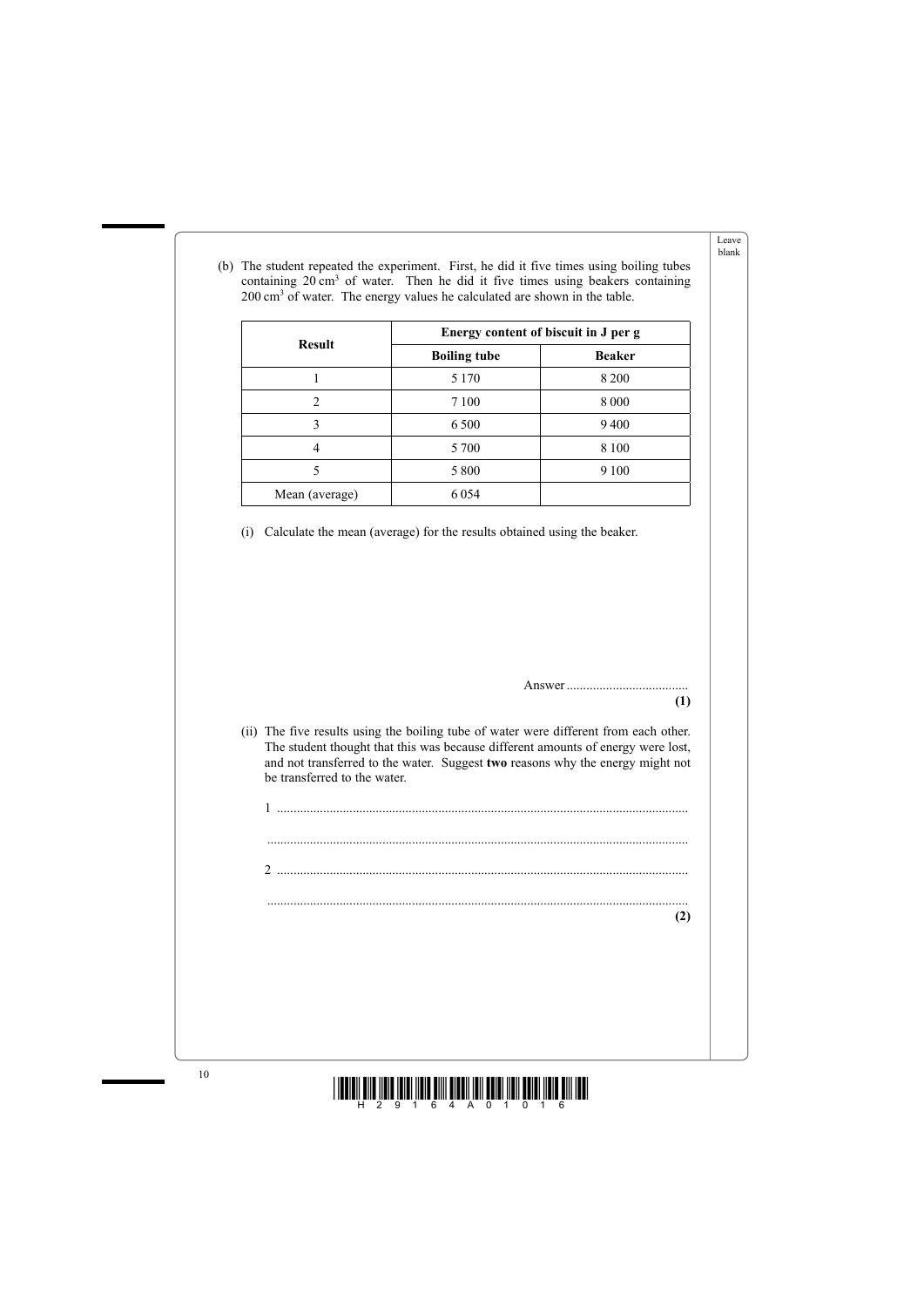| beaker than when using a boiling tube. Use your knowledge of surface area to volume<br>ratio to suggest an explanation for this observation. |    |
|----------------------------------------------------------------------------------------------------------------------------------------------|----|
|                                                                                                                                              |    |
|                                                                                                                                              |    |
|                                                                                                                                              |    |
| (2)                                                                                                                                          | Q3 |
| (Total 9 marks)                                                                                                                              |    |
|                                                                                                                                              |    |
|                                                                                                                                              |    |
|                                                                                                                                              |    |
|                                                                                                                                              |    |
|                                                                                                                                              |    |
|                                                                                                                                              |    |
|                                                                                                                                              |    |
|                                                                                                                                              |    |
|                                                                                                                                              |    |
|                                                                                                                                              |    |
|                                                                                                                                              |    |
|                                                                                                                                              |    |
|                                                                                                                                              |    |
|                                                                                                                                              |    |
|                                                                                                                                              |    |

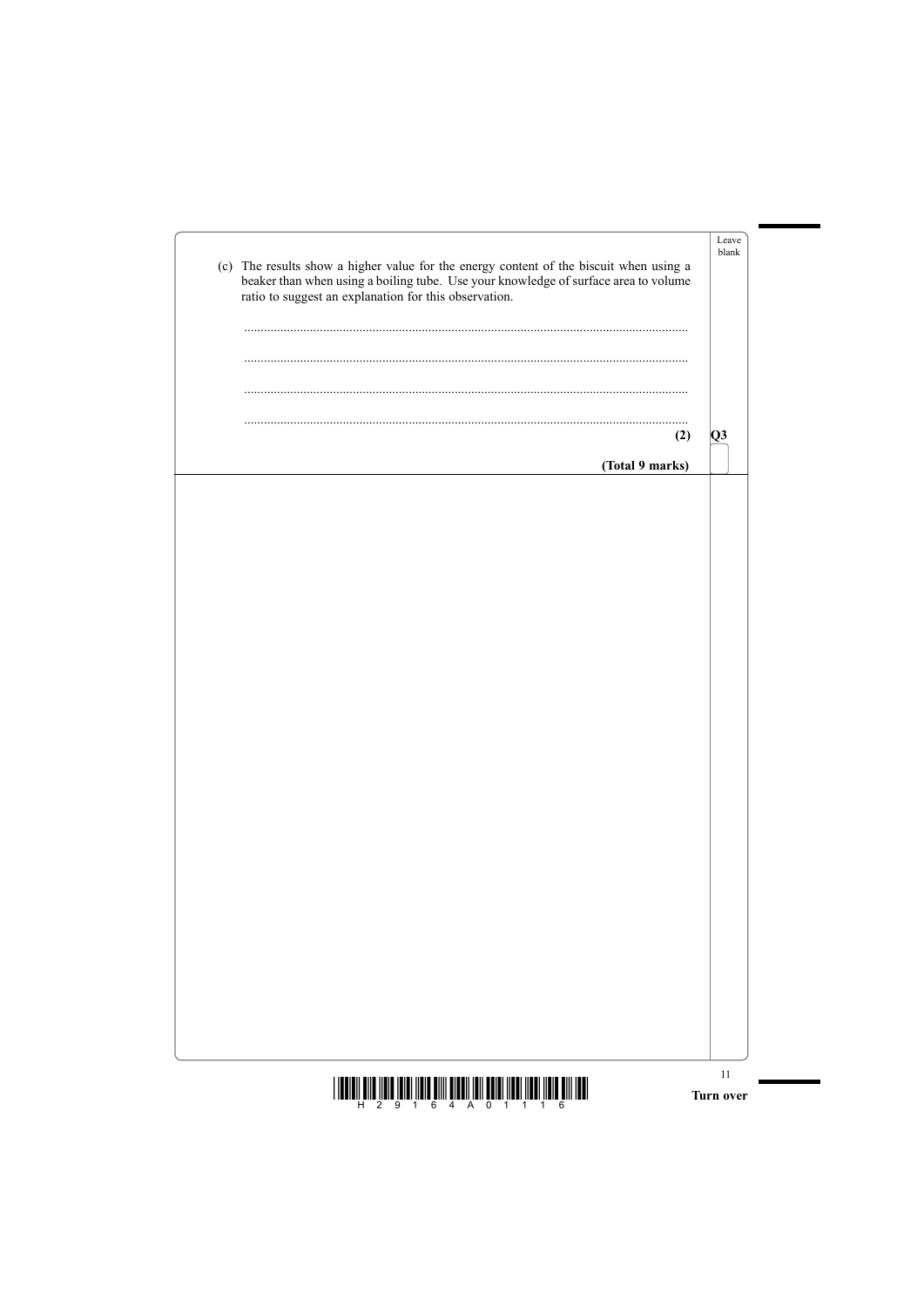

 $\mathbf{r}$ 

 $\blacksquare$ 

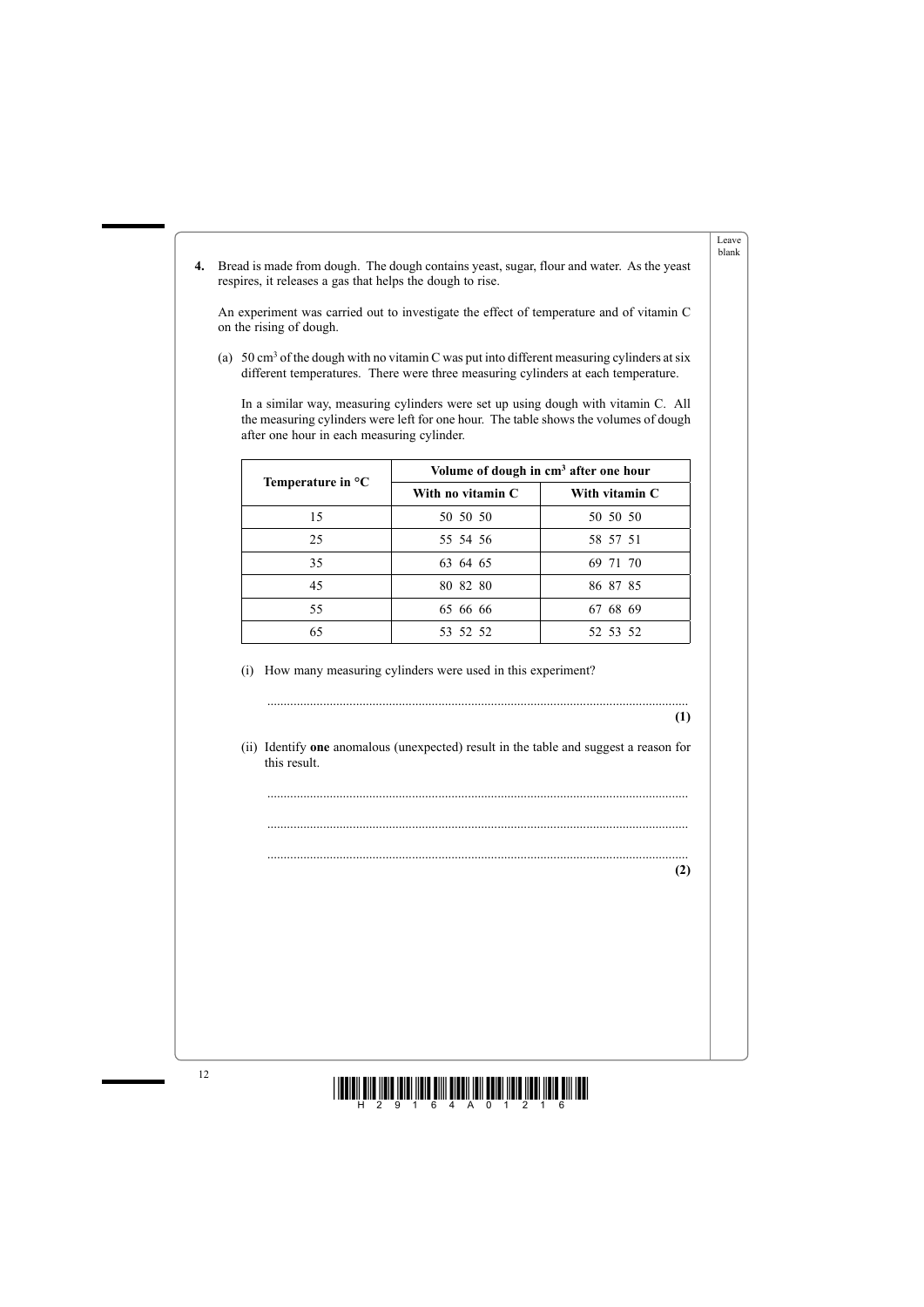



 $\mathbf{3}$ 

-6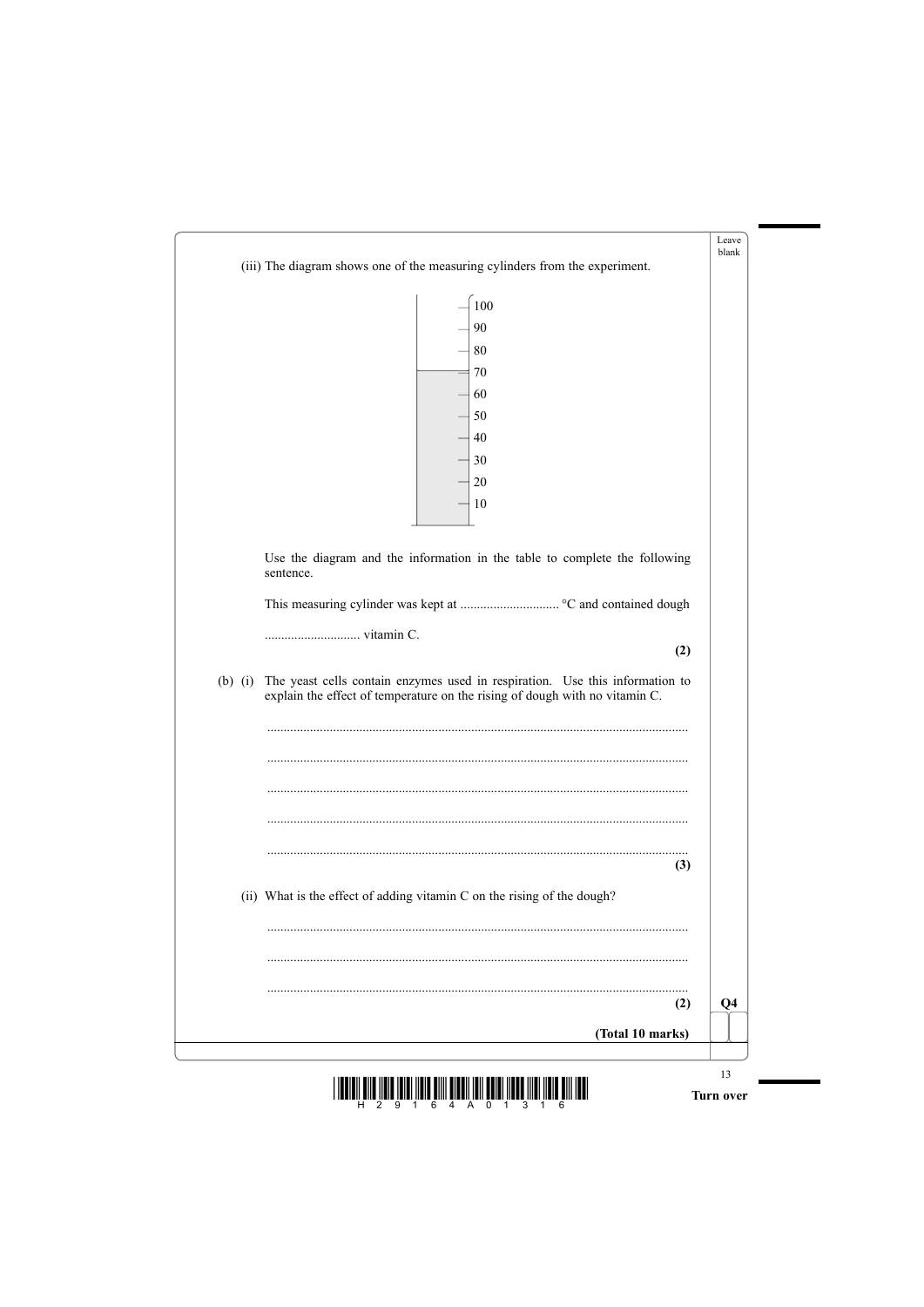



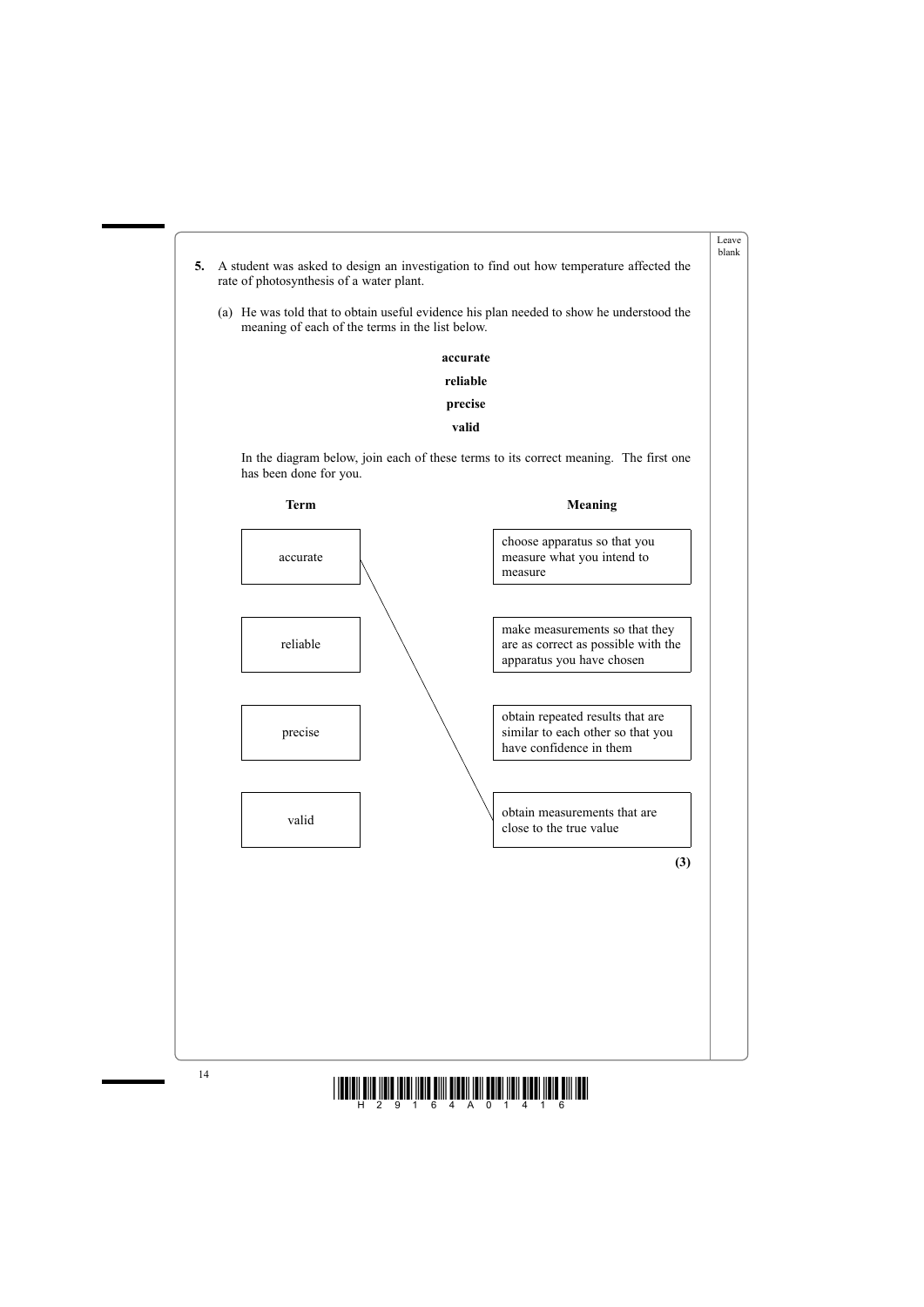

| (b) The student intended to measure the rate of photosynthesis of the water plant by<br>counting bubbles of gas given off.<br>Give two ways in which this method might produce results that are not accurate.<br>(2)<br>Q5<br>(Total 5 marks)<br>Alison noticed that the same species of plant was found on the sunny side and on the shady<br>6.<br>side of a hill. She decided to compare the population size of this plant on each side of the<br>hill. The plan she wrote is shown below.<br>I will go to a field on the sunny side of the hill and walk into the middle.<br>I will then put a 1 m <sup>2</sup> quadrat on the ground and count how many of the<br>plants I can see in the quadrat. I will do the same thing on the shady side<br>of the hill.<br>(a) Suggest two ways in which Alison could change her plan to improve it.<br>(2)<br><b>QUESTION 6 CONTINUES ON THE NEXT PAGE</b> |  | Leave |
|--------------------------------------------------------------------------------------------------------------------------------------------------------------------------------------------------------------------------------------------------------------------------------------------------------------------------------------------------------------------------------------------------------------------------------------------------------------------------------------------------------------------------------------------------------------------------------------------------------------------------------------------------------------------------------------------------------------------------------------------------------------------------------------------------------------------------------------------------------------------------------------------------------|--|-------|
|                                                                                                                                                                                                                                                                                                                                                                                                                                                                                                                                                                                                                                                                                                                                                                                                                                                                                                        |  | blank |
|                                                                                                                                                                                                                                                                                                                                                                                                                                                                                                                                                                                                                                                                                                                                                                                                                                                                                                        |  |       |
|                                                                                                                                                                                                                                                                                                                                                                                                                                                                                                                                                                                                                                                                                                                                                                                                                                                                                                        |  |       |
|                                                                                                                                                                                                                                                                                                                                                                                                                                                                                                                                                                                                                                                                                                                                                                                                                                                                                                        |  |       |
|                                                                                                                                                                                                                                                                                                                                                                                                                                                                                                                                                                                                                                                                                                                                                                                                                                                                                                        |  |       |
|                                                                                                                                                                                                                                                                                                                                                                                                                                                                                                                                                                                                                                                                                                                                                                                                                                                                                                        |  |       |
|                                                                                                                                                                                                                                                                                                                                                                                                                                                                                                                                                                                                                                                                                                                                                                                                                                                                                                        |  |       |
|                                                                                                                                                                                                                                                                                                                                                                                                                                                                                                                                                                                                                                                                                                                                                                                                                                                                                                        |  |       |
|                                                                                                                                                                                                                                                                                                                                                                                                                                                                                                                                                                                                                                                                                                                                                                                                                                                                                                        |  |       |
|                                                                                                                                                                                                                                                                                                                                                                                                                                                                                                                                                                                                                                                                                                                                                                                                                                                                                                        |  |       |
|                                                                                                                                                                                                                                                                                                                                                                                                                                                                                                                                                                                                                                                                                                                                                                                                                                                                                                        |  |       |
|                                                                                                                                                                                                                                                                                                                                                                                                                                                                                                                                                                                                                                                                                                                                                                                                                                                                                                        |  |       |
|                                                                                                                                                                                                                                                                                                                                                                                                                                                                                                                                                                                                                                                                                                                                                                                                                                                                                                        |  |       |
|                                                                                                                                                                                                                                                                                                                                                                                                                                                                                                                                                                                                                                                                                                                                                                                                                                                                                                        |  |       |
|                                                                                                                                                                                                                                                                                                                                                                                                                                                                                                                                                                                                                                                                                                                                                                                                                                                                                                        |  |       |
|                                                                                                                                                                                                                                                                                                                                                                                                                                                                                                                                                                                                                                                                                                                                                                                                                                                                                                        |  |       |
|                                                                                                                                                                                                                                                                                                                                                                                                                                                                                                                                                                                                                                                                                                                                                                                                                                                                                                        |  |       |
|                                                                                                                                                                                                                                                                                                                                                                                                                                                                                                                                                                                                                                                                                                                                                                                                                                                                                                        |  |       |
|                                                                                                                                                                                                                                                                                                                                                                                                                                                                                                                                                                                                                                                                                                                                                                                                                                                                                                        |  |       |
|                                                                                                                                                                                                                                                                                                                                                                                                                                                                                                                                                                                                                                                                                                                                                                                                                                                                                                        |  |       |
|                                                                                                                                                                                                                                                                                                                                                                                                                                                                                                                                                                                                                                                                                                                                                                                                                                                                                                        |  |       |
|                                                                                                                                                                                                                                                                                                                                                                                                                                                                                                                                                                                                                                                                                                                                                                                                                                                                                                        |  |       |